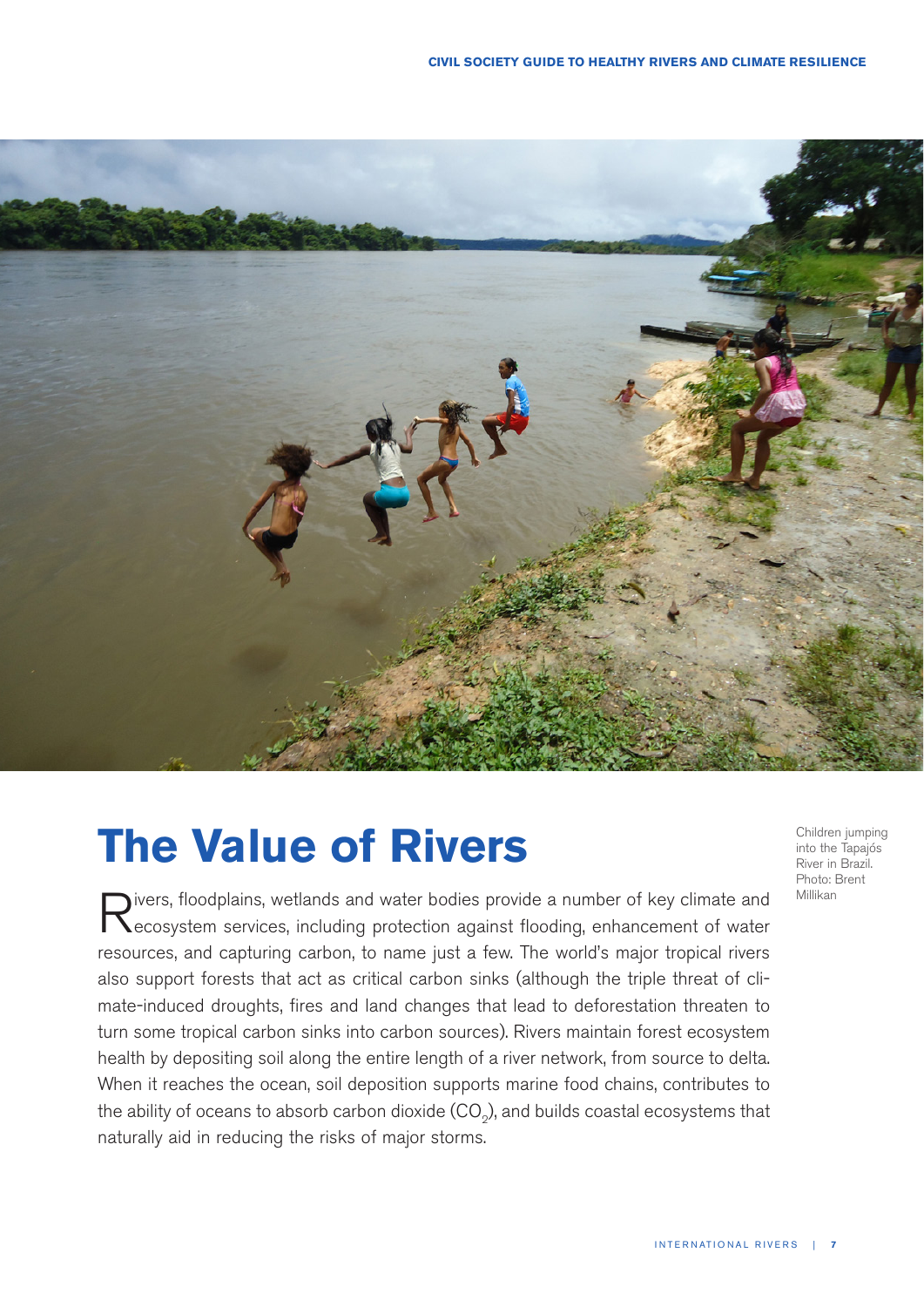

Some major rivers – including the Amazon, Congo and Mekong – play a surprisingly large role in helping tropical oceans absorb carbon. The vast flow of major river basins delivers phosphorus, iron and other nutrients far offshore, where they are consumed by certain forms of sea life such as phytoplankton. These microorganisms "fix" or take carbon out of the atmosphere. The organisms eventually sink, taking carbon with them to the deep seafloor.

Dams could change the delicate workings of this ecosystem service by holding back the river-borne and nutrient-rich sediment that feeds this cycle. Scientists predict that damming these high-flow, high-sediment rivers in warm-ocean areas could reduce their ability to mitigate climate change. For instance, a 2009 study on Africa's biggest proposed hydropower project, the Grand Inga Dam on the Congo, says that "plans to divert, store or otherwise intervene in Lower Congo River dynamics are truly alarming" and "ignore the river's significant influence on the equatorial Atlantic, which, in turn, is central to many climate change models."2

The wealth of ecological services provided by river systems that sustain life on earth are rarely given much weight in water and energy planning processes, however, even though they are of critical importance for adapting to climate change. The 2005 Millennium Ecosystem Assessment concluded that efforts to reduce rural poverty and eradicate hunger are critically dependent on ecosystem services such as those provided by rivers, particularly in Sub-Saharan Africa.

#### **THREATS TO RIVER SERVICES**

Large water infrastructure projects – including storage and large run-of-the-river dams, basin transfer schemes, and river channelization – can cause considerable harm to ecosystem services and livelihoods by altering the hydrological cycle. When the impacts of climate change combine with these infrastructure-related impacts, the scenario becomes a "perfect storm" for the world's fisheries, forests, critical natural habitats, and agriculture,<sup>3</sup> while creating or worsening tensions between various water users upstream, alongside and downstream of infrastructure projects.

Despite these risks to river services, countries are planning and building major diversion projects intended to deliver water from water-rich regions to distant arid regions, such as China's South-North Water Transfer Scheme and India's controversial river linking project. The environmental and social impacts of these massive engineering projects, especially for downstream water users, have been largely ignored – as have the impacts of climate change on the reliability of river flow in the now-wetter regions.

In addition, the construction and operation of large dams and diversion projects can irreversibly harm a community's right to a healthy environment, to human health, to food, to religious practices, and to culture. They can also result in forced displacement and all the turmoil that brings, and violate indigenous peoples' rights to land and natural resources.

#### **PROTECTING RIVERS AND RIVERINE COMMUNITIES**

Thus far, traditional development strategies that have depended on technological fixes and top-down approaches have had little success in reducing poverty and preparing vulnerable populations for weatherrelated disasters. As the impacts of climate change become more urgent each day, it has become clear that cross-cutting approaches that combine communitybased development, disaster-risk management and climate adaptation are more important than ever.<sup>4</sup> Healthy rivers are critical for helping vulnerable communities adapt to a changing climate – protecting them now is a community's health insurance policy for the future.

#### **Community-Based Adaptation**

One of the more sustainable ways of protecting riverine communities and river resources from climate impacts is through community-based adaptation (CBA). CBA is a process that is meant to empower people to plan for and cope with the impacts of climate change from the ground up. As its name suggests, it is also firmly based in a community's priorities, needs, knowledge, vulnerabilities and capacities. It asks the questions: (1) how do you include everyone in the community during the planning, assessment, design, implementation and evaluation stages of an infrastructure project, and (2) what tools and sources of information are available to ensure that projects are the most effective for meeting community needs? Using a CBA approach to address the risk of increasing floods, for example, might involve the community mapping out areas that are most prone to flood damage, creating a local disaster management plan, and developing green infrastructure projects such as restoring degraded floodplains so that they can better store flood water and recharge streams and aquifers.

In the long term, in order to effectively implement CBA activities and connect community-based decisions with broader regional and national decisionmaking, government institutions and programs must be strengthened, and capacity building for local communities and civil society activists must occur. At the same time, while the CBA approach acknowledges the important role that outside expertise and skills can play in developing climate-resilient projects or programs that minimize negative environmental and